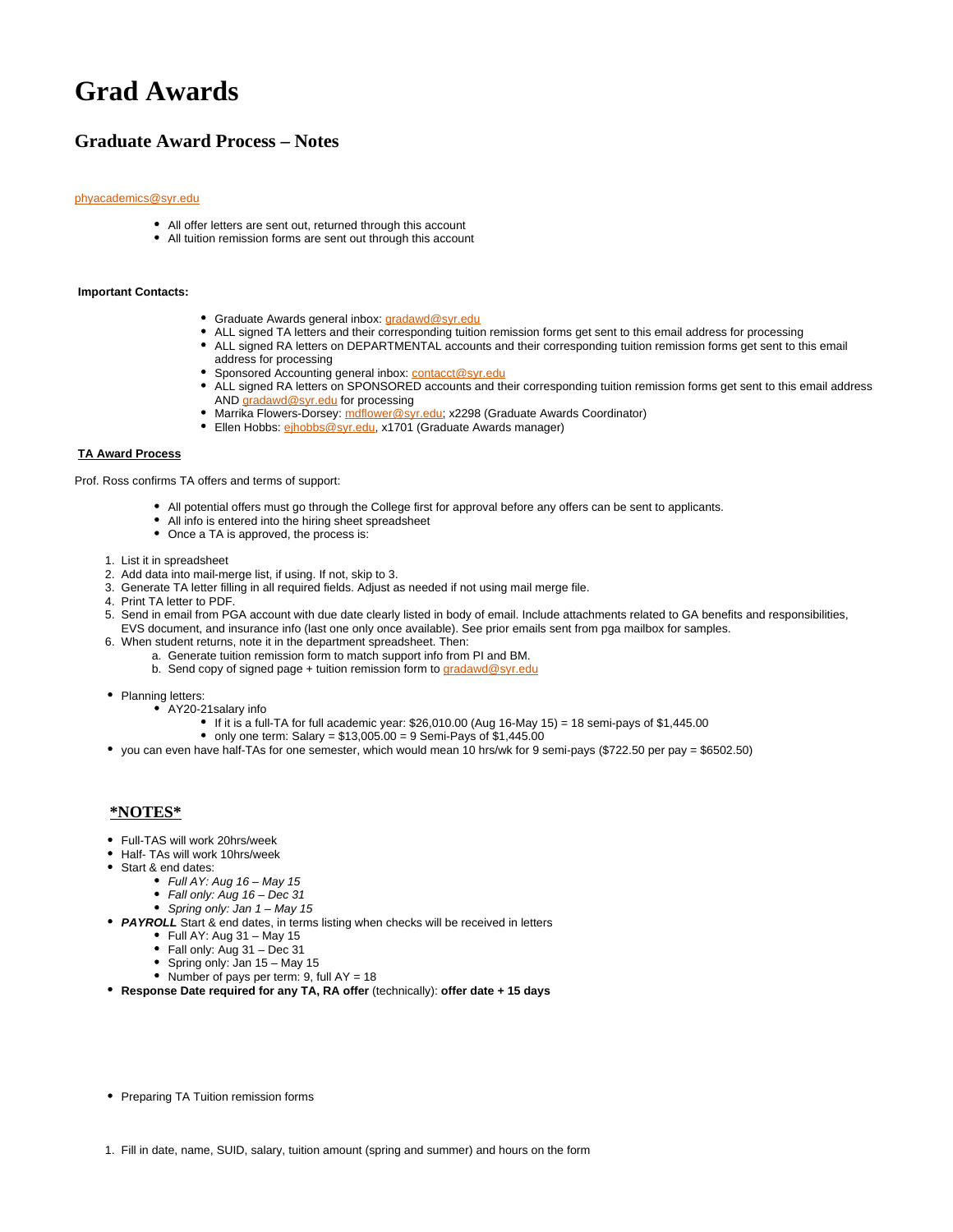- 2. In comments:
- List any details that would be relevant to processor, ie, specify clearly if it is a fall or spring only award, if it is a half TA instead of a full, if there is no tuition – I always list it. No exact rules, just whatever might be helpful to Marrika for processing.
- 1. Save.
- I recommend you save in WORD and PDF form. The PDF will be the one you submit, but in case you need to make adjustments I found it easy to have both handy.

#### Submitting award to Graduate Awards office for processing:

AFTER student returns the signed letter, email [gradawd@syr.edu](mailto:gradawd@syr.edu):

- Attach signature page in pdf form + PDF form of corresponding sponsored tuition remission form (AKA "rec")
- Subject: AY20-21 Returning TA Acceptance: Name
- Simple message in the email body is all that is needed, but Marrika asked to include name, SUID, and brief summary of award. See samples from phyacademics mailbox if you want more guidance.

#### **RA Award Process**

RA awards get confirmed by faculty/PI who plan on supporting the students. They need to confirm, through the [hiring form,](https://its-forms.syr.edu/frevvo/web/tn/SUFS/u/4de9dc29-f1ee-4128-8dee-6443484fe8de/app/_YExTUEiAEeqUbJLIib541A/formtype/_-5t48LO6Eem9J7NuE0QaUg/popupform) the following:

- 1. Project
- 2. Duration of support (Fall and/or spring, full or half TA, etc).
- 3. Location of support
	- Hiring form sent to phybudget (cc: phyacademics)
	- Budget Manager needs to give the okay to process. They check to make sure there is enough funding on the project they are funding from.
		- If the project end date is BEFORE the end of the support term, put the project on salary holding (11-00014) before proceeding.
		- Planning for letters:
			- Process is same as TAs, once you have support dates+hours from faculty.

Mailing the RA offers out to students:

- Same as TAs, basically. View samples in phyacademics mailbox for guidance as needed. The sent folder is broken down into TA, RA offer folders.
	- Use sponsored template.
	- Make sure drop down at top has correct year, update obvious name, date fields
	- Check offer type as applicable for case
	- Nominating Dept and location code is same for all RAs
	- Specify original or not. Most cases are yes (hopefully)
	- Almost always federal funds. Sponsored chart string table in Expenditures folder on g-drive has project end dates.
	- Enter salary, chartstring info by term, and number of hours in table.
	- Make sure tuition is entered in, if applicable.
- Tuition is rare on sponsored RA awards, since usually they are 3<sup>rd</sup> year+ grad students, but make sure to double check.
- AFTER student returns their signed RA letter, email:
	- ONLY [gradawd@syr.edu](mailto:gradawd@syr.edu) for RAs on DEPARTMENTAL accounts
	- BOTH [gradawd@syr.edu](mailto:gradawd@syr.edu) & [contacct@syr.edu](mailto:contacct@syr.edu) for RAs on SPONSORED accounts
	- For both emails: